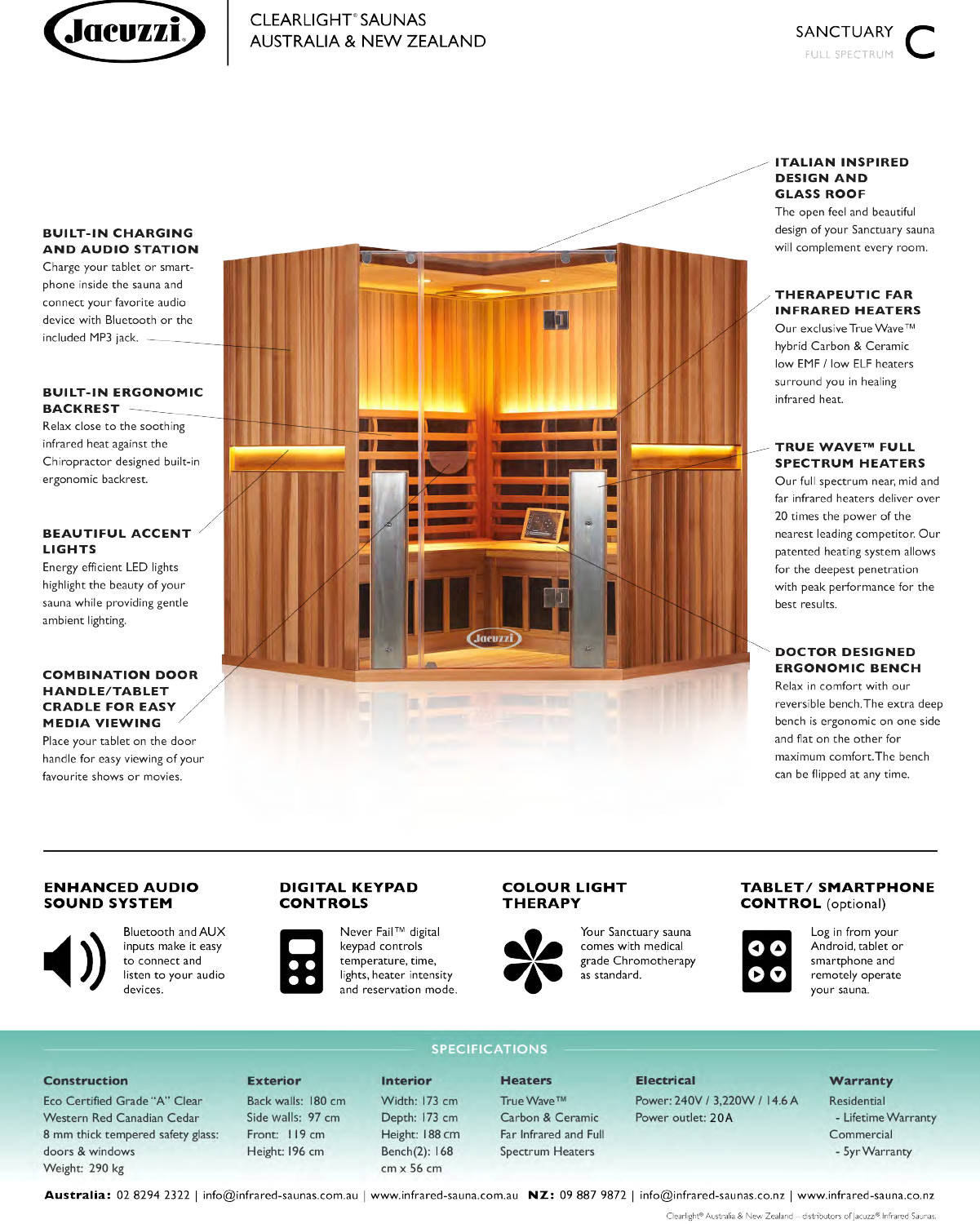





#### **Construction Exterior**

Eco Certified Grade "A" Clear Back walls: 180 cm Western Red Canadian Cedar Side walls: 97 cm 8 mm thick tempered safety glass: Front: 119 cm doors & windows Height: 196 cm Weight: 290 kg

#### SPECIFICATIONS **Interior Heaters**

Width: 173 cm Depth: 173 cm Height: 180 cm Bench(2):

168 cm x 56 cm True Wave **TM**  Carbon & Ceramic Far Infrared and Full Spectrum Heaters

#### **Electrical**

Power: 240V / 3,220W / 14.6 A Power outlet: 20A

#### **Warranty**

Residential - Lifetime Warranty **Commercial** - SyrWarranty

**Australia:** 02 8294 2322 I info@infrared-saunas.com.au I www.infrared-sauna.com.au **NZ:** 09 887 9872 I info@infrared-saunas.co.nz I www.infrared-sauna.co.nz

Clearlight® Australia & New Zealand - distributors of Jacuzzi® Infrared Saunas.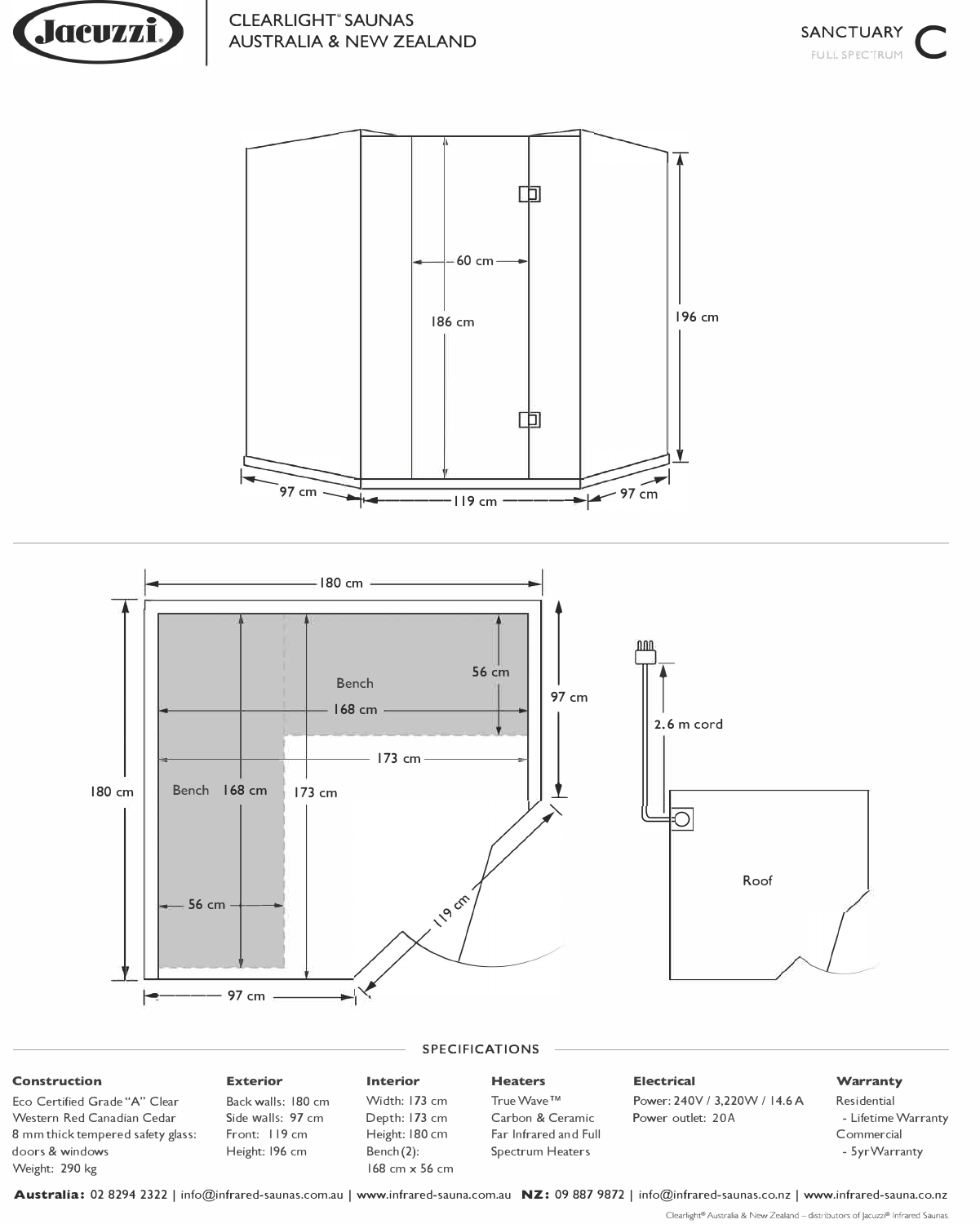





Clearlight® Australia & New Zealand – distributors of Jacuzzi® Infrared Saunas.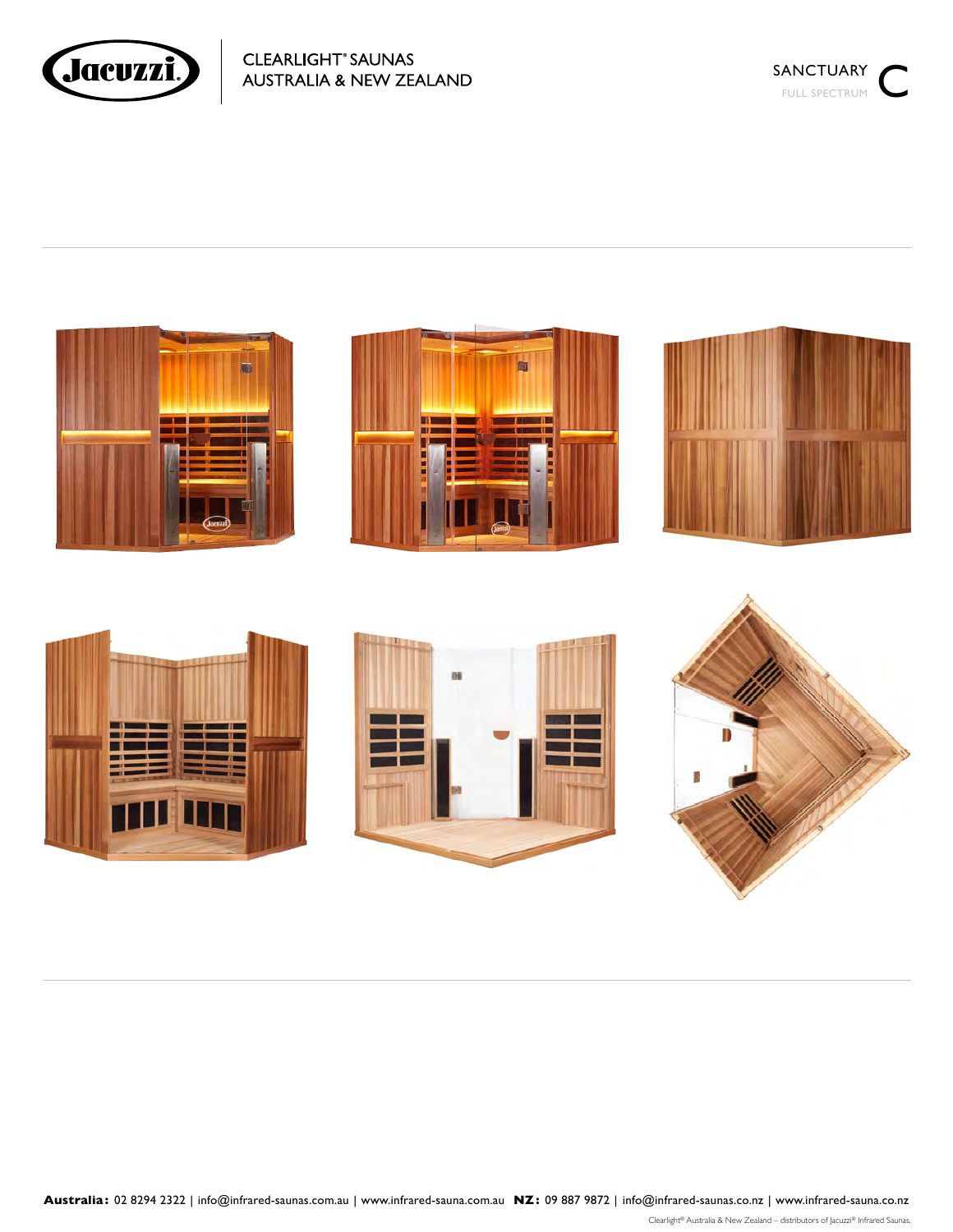

# Infrared Sauna Safety: Low EMF / Low ELF

As a trusted health and wellness company, your health is our top priority. That is why our True Wave<sup>TM</sup> infrared heaters are the safest and most effective on the market today. To prove it, acuzzi® infrared saunas are designed to be the only ones that cancel both EMF and ELF and have the best testing record in the industry.

## What is EMF?

Electromagnetic Fields; EMF and ELF have been called "dirty electricity" and are the unintentional wavelengths produced by things like, computers, appliances, cell phones and electrical wiring. EMF/ELF has increased steadily over the past 50-100 years as our daily use of electronic and labor saving devices has skyrocketed. This has become a real public health concern.



Some of the health risks linked to Electromagnetic Fields:

- Inability to Concentrate
- Weakened Immune System
- Chronic Fatigue
- Headaches

# EMF/ELF Extra Shielded Wiring = Electromagnetic Safety

True Wave™ infrared heaters are the most effective and safest infrared heaters available. We have developed our own patented technologies that cancel out both EMF (Electromagnetic Fields) and ELF (Extremely Low Frequencies). We guarantee that you will not experience any harmful wavelengths when you are in your sauna. EMF levels tested consistently show an average of less than 1mg and our ELF levels test 3-5 times below the threshold of concern set by the World Health Organization (WHO). Many of our competitors' saunas tested with levels 20 times or more above this same threshold of concern. Our proprietary True Wave™ heaters were the first low EMF carbon-based heaters in the market and revolutionised the entire infrared sauna industry.

# Patented Technology Keeps Our Saunas Safe

We manufacture our saunas with advanced heater systems to keep you and your family safe. We go to extra lengths such as shielding our heater wiring in metal conduit and twisting the wires inside the conduit to reduce the EMF levels even further. Lastly, we shield all electrical components to help block the EMF/ELF and ground the heater to further eliminate any stray electrical wavelengths at their source.

# Low EMF (Electromagnetic Field)

Our exclusive manufacturing process and patented far infrared heater technologies reduces EMF levels to virtually zero where you are sitting ensuring the highest level of safety. This has been confirmed by third party testing. When EMF levels are measured in the seating area inside a Jacuzzi® infrared sauna, EMF levels are virtually undetectable. Measurements have been verified by VitaTech Electromagnetics.

# Low ELF (Extremely Low Frequency)

Extremely low frequency (ELF) is easily detected standing near any utility power line. You can also be exposed when operating electrical appliances. When testing our low ELF technology, our saunas measured at 200 mV – five times below the threshold of concern, as opposed to many competitor models, where ELF levels were found to exceed 20,000 mV – 20 times above the threshold of concern. When we test our saunas without an actual person inside, our ELF metrics are equally impressive. The Threshold of Concern is 10 Volts/Meter (V/m). Jacuzzi® Infrared Saunas averaged 3.4 V/m, whereas our competitors saunas measured 300+ V/m.

#### View EMF [certificate](https://drive.google.com/file/d/0Bw_4FL5ASR_KM3hiS3VVTURLNkU/view)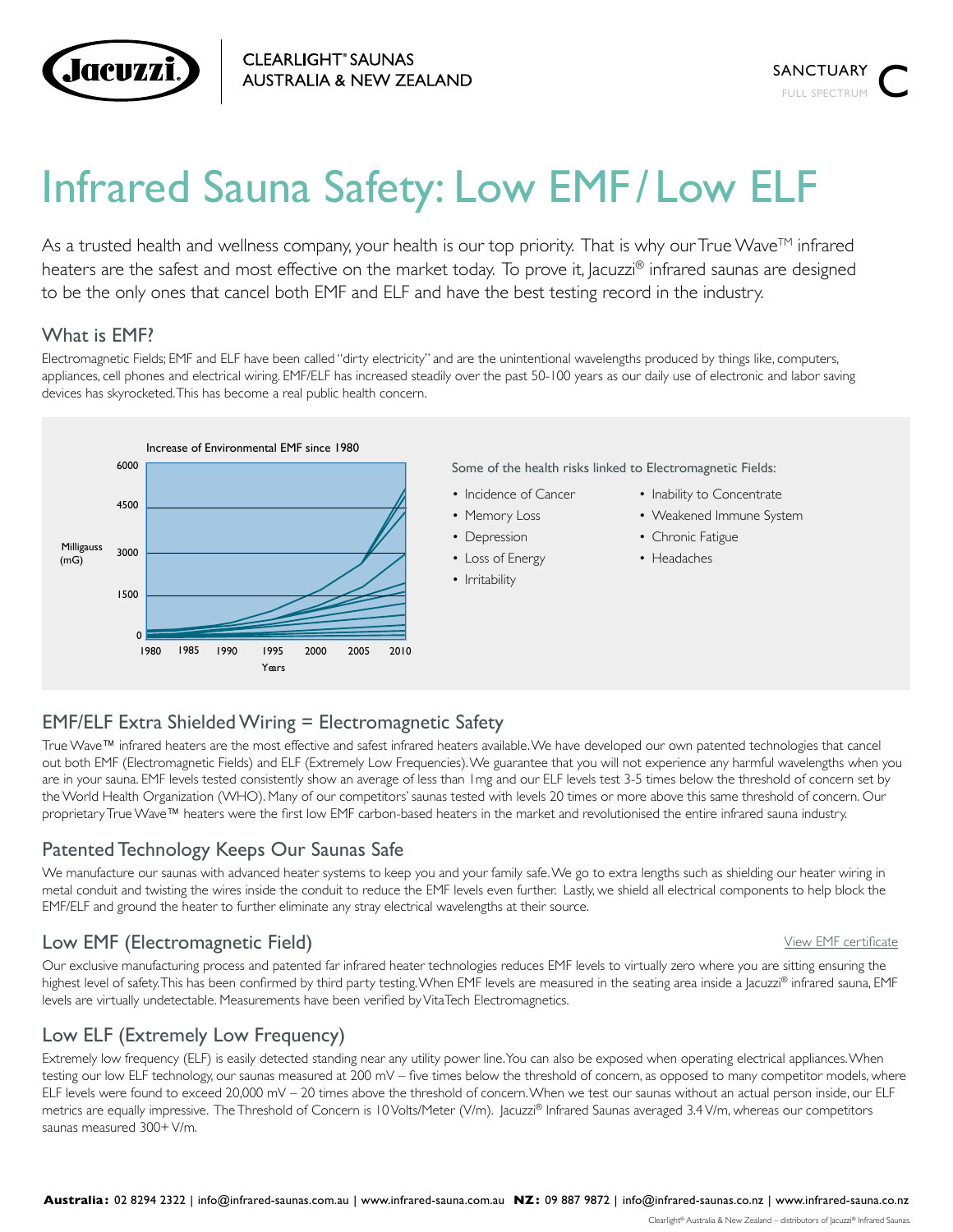

# Clearlight Heater Test: Emissivity and Absorption

Emissivity: the measure of an object's ability to emit infrared energy.



## Emissivity Test Results:

\* Please note: Emissivity is only one measure of a heater's effectiveness. To get positive results, we must also determine the ability of the infrared energy to travel through the air and then be absorbed by the body. This is the true measure of the heater's effectiveness.

Energy Absorption: The measure of infrared penetration and retention in the human body. Clinical studies show that the addition of our proprietary ceramic powder in our True Wave II heaters substantially increases emissivity, waveform stability and heat absorption (see pictures below).

# Absorption Test results: I & I EPOS 2011



True Wave II Carbon/Ceramic Plain Ceramic Heater 99% Absorption



67% Absorption



Plain Carbon Heater 73% Absorption